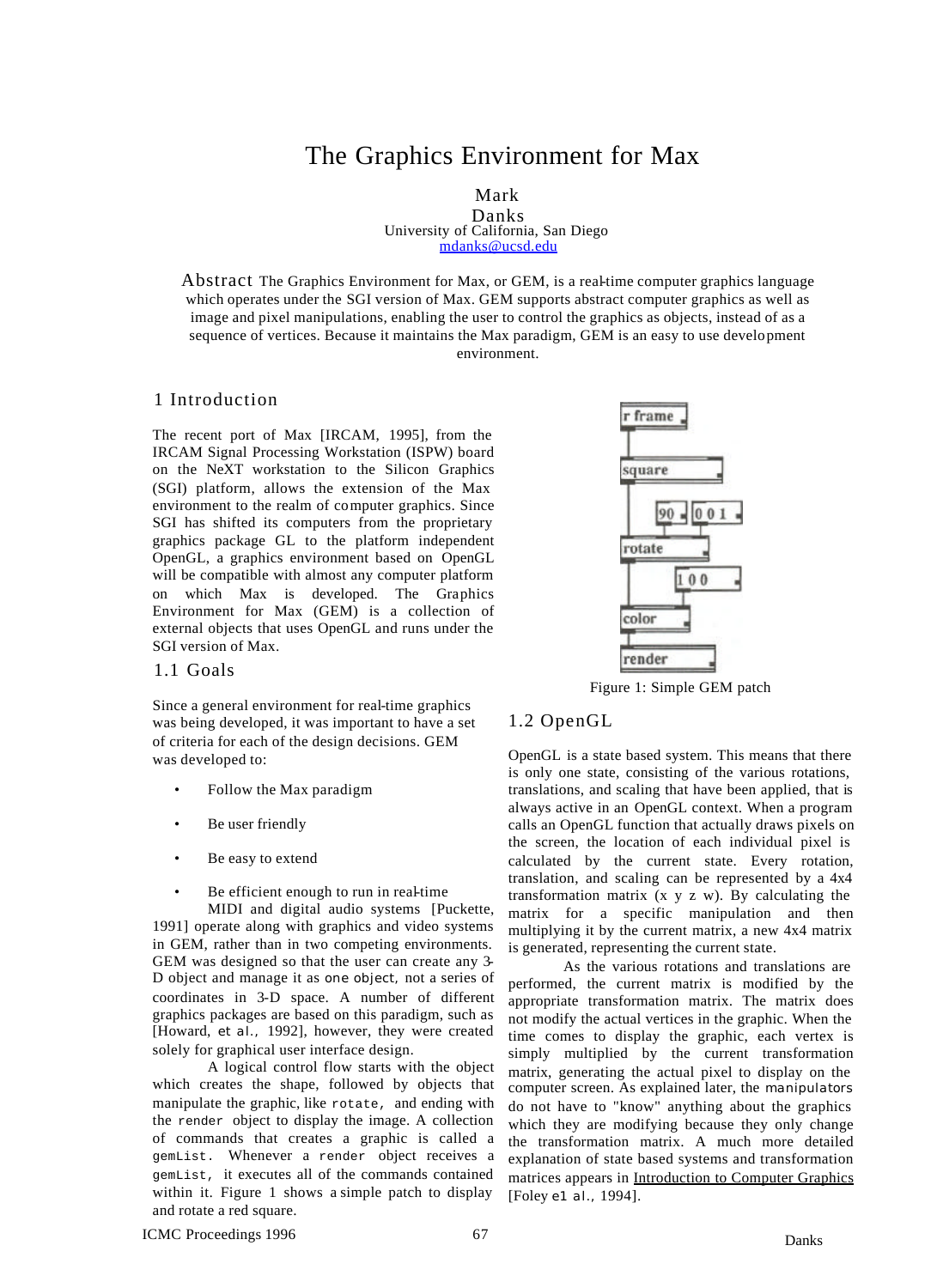## 2 Usage

GEM consists of five types of objects: *geometrics (geos), non-geometrics (non-geos), pixes, manipulators,* and *controls.* The *geos* are objects which create a concrete shape. The *non-geos* consist of objects which display something on the screen, but do not have a defined shape. The pix objects perform pixel operations and generate images. The *manipulators* control and transform the various graphics. The *controls* have global effects and manage the graphics window.

## 2.1 Geometrics

The *geometrics,* or *geos,* are simple forms that give the user a group of objects which can be used as building blocks for more complex shapes. The current *geos* are square, circle, triangle, cube, sphere, cone, polygon, and curve. Every time a *geo* receives a bang, it generates the graphic and sends a **gemList** out of its outlet. This graphic can then be modified by any of the *manipula tors* to suit the user's needs.

# 2.2 Non-geometrics

The *non -geometrics,* or *non -geos,* are the objects which display something on the screen, yet do not have a defined shape as cube does. Thus far, the only *nongeos* are light and world\_light. GEM supports up to eight lights, the typical limit for OpenGL platforms (although it is system dependent). The color of the light can be set with a list of three numbers, indicating RGB values, and lights can also be rotated and translated. **light** is local to the scene while world-light is considered to be at an infinite distance away (all of its rays are parallel). light produces more realistic highlights and can be positioned within the scene, however it takes much more processing power.

The pix objects are all of the GEM externals which deal with image displaying and processing. The following pix objects exist:  $i$  mage,  $pi x_b$ uf (pixel buffer),  $pi x_r$ ender,  $pi x_g$ ai n,  $pi x_m$ ask, buffer),  $pi x$ -render,  $pi x$ <br>pix\_blend,  $pi x$ -2grey,  $pi x_1$ convolve, pix\_threshold, and pix\_composite. *Pixes*  attemp t to minimize the amount of processing power that is needed, especially when the same effect is being used repeatedly. Pix mask and  $pix$  composite often work together to blend together images. One simple example of this is to simulate blue-screen compositing. Edge detection, blurring, and filtering can all be accomplished with  $pi x_{convol}$  ve, depending on the matrix used in the convolution.

## 2.4 Manipulators

The *manipulators* provide control over the graphics through rotate, translate, color, and merge. Donke

The rotate and translate objects control the transformation matrix which applies to each GEM object. For both *manipulators,* the user gives a rotation or translation vector and then a value. The rotation value controls the angle of rotation in degrees, while the amount of translation is dependent on the window viewpoint. The affects on the transformation matrix are cumulative and order dependent

The merge object allows the user to join two gemLists together. As some users have pointed out, it does not actually merge the g em L i s r s together, but instead creates one graphic out of the original two graphics so that all subsequent operations by the manipulators apply to the combined, new object. This also resets the axes of the object to the equivalent of 0, 0, 0. By constructing a complex shape with the building blocks that the *geos*  provide, the user can encapsulate the collection in a Max patch, in effect creating a new *geo.*

# 2.5 Controls

The *controls* have a global affect on the graphics window. These objects include genwin, camera, and render. The graphics window manager is gemwin. It modifies the global state variables for OpenGL such as lighting, optimization, creation and destruction of the graphics window, and window size. gemwin is GEM's interface to the X window system and is responsible for accessing the X display, render is the object which actually displays the graphic on the computer screen. Whenever render receives a **gemLi St**, it executes all of the commands contained within it, such as rotate or color, and displays the resulting graphic. The camera is the user's viewpoint in the graphic window and can be modified as any other object. It can be rotated and translated, creating a feeling of motion as the view moves throughout the graphical space.

# 2.3 Pixes 2.6 Realities

A number of tools and utilities were created during GEM's debut in the production of *headingsouth*  [Danks, 1995a], a composition for solo `cello, realtime sound processing, and real-time computer graphics. One of the biggest challenges was controlling the frame rate and generating the frame bang. Because objects like light need to be manipulated before the graphics are rendered, one send object was not sufficient. The solution was for gemwin to send a bang out when it had switched the frame buffer. The blending pix objects only work correctly when the graphics are rendered from back to front. This dilemma prompted the frame abstraction which sends a series of bangs, each delayed by some proportion of the frame rate. While the user still has to correctly coordinate the drawing order, GEM provides the triggering. Other techniques were designed to produce visual delays, creating a trailing effect. Simple effects, such as rotating objects with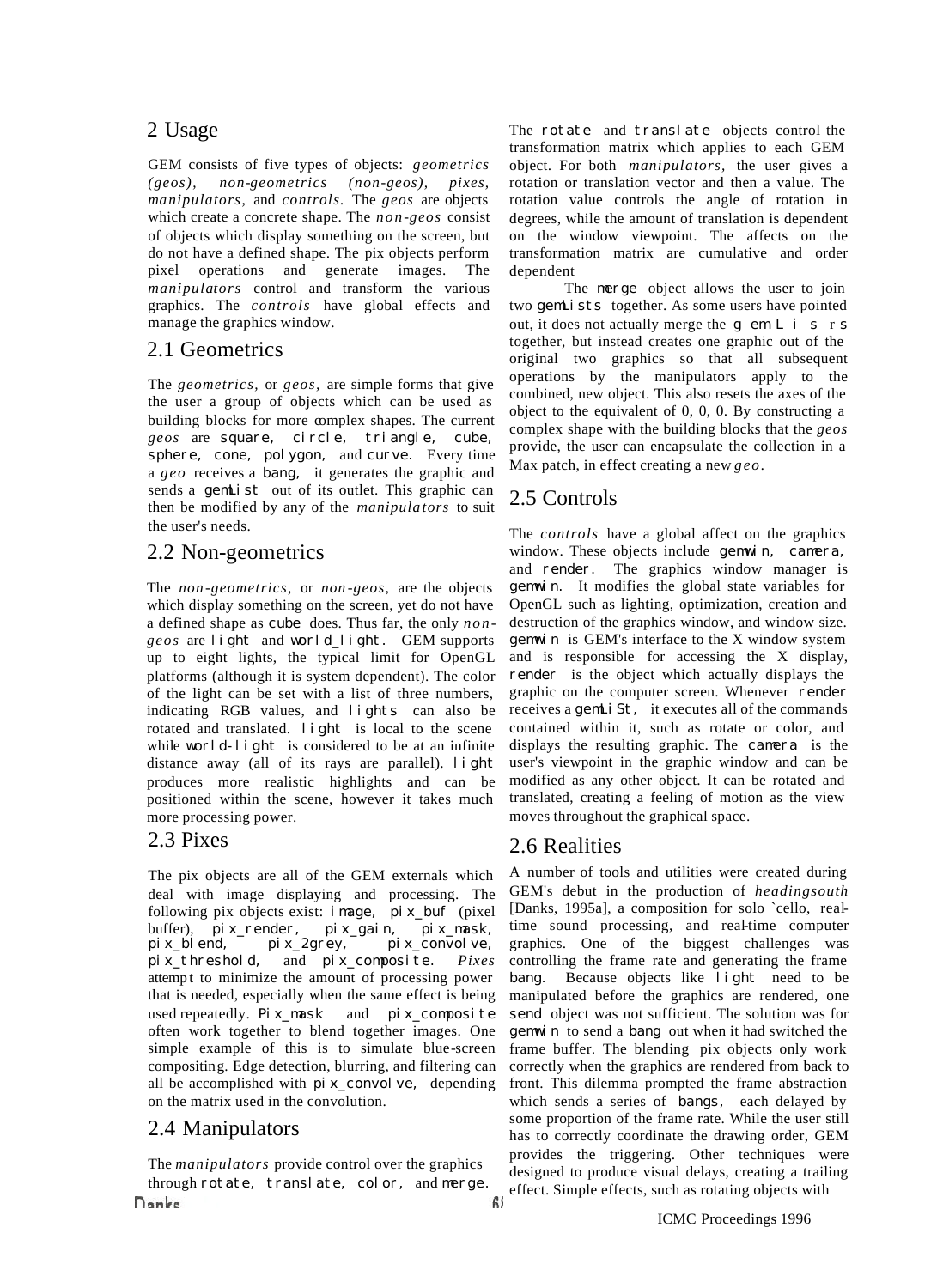speeds that were multiples of each other, produced graphics reminiscent of John Whitney with his graphical resonances and harmonics [Whitney, 1980].

### 3 Implementation

One of the key elements of GEM is its ability to utilize OpenGL. The following sections describe the technical implementation of GEM.

### 3.1 Display Lists

OpenGL display lists are the key to GEM. Display lists are collections of OpenGL commands which can be executed with one function call. For example, a display list could encapsulate all of the drawing commands to create a sphere (potentially a very high number of commands depending on the resolution), which could then be called at any time by the program. Each display list is assigned a reference number, which GEM stores inside the gemList. Since OpenGL is a state based system, all transformations that have been executed apply to the display list. The OpenGL Programming Guide [Neider *et al.,* 1993] describes  $q$ lcallList() as follows: "The commands in the display list are executed in the order they were saved, just as if they were issued without using a display list" (p. 128).

While there is some processing overhead in creating the initial display list, the execution of display lists is not any slower than executing the commands contained within them [Neider *et al.,* 1993]. It is much faster to simply call the display list of the graphic rather than recompiling the object every time it will be used. There is some overhead involved in jumping to a display list, but if there are any matrix muttiplications, computations, or images, the speed gained is substantial. Since the display list only contains computed values, and not variables, objects must recompile their display lists if any of the variables describing the shape are modified. When the display lists are created, they do not have to render the graphics immediately. The *geos* compile the display list, but render executes them.

Because the display list is referenced by an integer, it is trivial for Max to pass the list number between objects. Since the objects are not defined in Max by a series of vertex lists or line segments, but instead by one number, a Max list message is used to transmit the display list. This also removes a global structure which might contain information about the various shapes. OpenGL maintains the display lists so that the only communication between objects that is necessary is the display list number. To create a large memory structure for shapes would not only be inefficient, but also extremely difficult in Max using only externals. The rotate object, for example, does not manipulate the actual object shape, but merely appends  $r$  angle  $x \ y \ z$  to the gemList [Danks, 1995b]. Except for the object which actually creates the list, objects do not have any information about the display list that they are modifying.

### 3.2 OpenGL Options

OpenGL is a powerful graphics environment, providing more options than the average user needs. Currently, many of the options take a large amount of computer processing, curtailing GEM's ability to function in real-time. Taking advantage of the flexibility of OpenGL, GEM can turn the various options on and off, including global adjustment such as optimize, which disables as many OpenGL options as possible. OpenGL options include lighting, smooth blending, fog, and other effects. Since the various options are global within a GLX context, the gemwin object is able to set each state at the window creation time. The states that GEM has access to are limited to those for which it has been programmed. However, if a user wants to turn on a feature which the basic GEM objects do not use, it is easy to create a new object which will do so.

### 3.3 Pix Objects

Just as a start message must be sent to the dac- to enable signal processing, a pix message must be sent to all of the pix objects to activate the image processing. This creates a pix-block, a topology of the objects which modify a specific image. image reads in a RGB file and establishes the pix-block. If each pix maintains its own copy of the image, then the processing is reduced since objects "up-stream" from a pix which has been changed do not have to recompute the image; however the memory requirement is extremely high. If no objects store the image, then the memory required is low, but each object must recompute the image every frame. As a compromise, image and pix but monitor the pix objects and only send out a new image when an object sets a modified flag. If the user always wants the image processed with pix\_2grey, then the image is only processed the first time and stored in the  $pix$  buf. Figure 2 demonstrates the use of a pix buf with pix\_threshold.



Figure 2: Manipulating an image

ICMC Proceedings 1996 69 and 1996 69 Danks